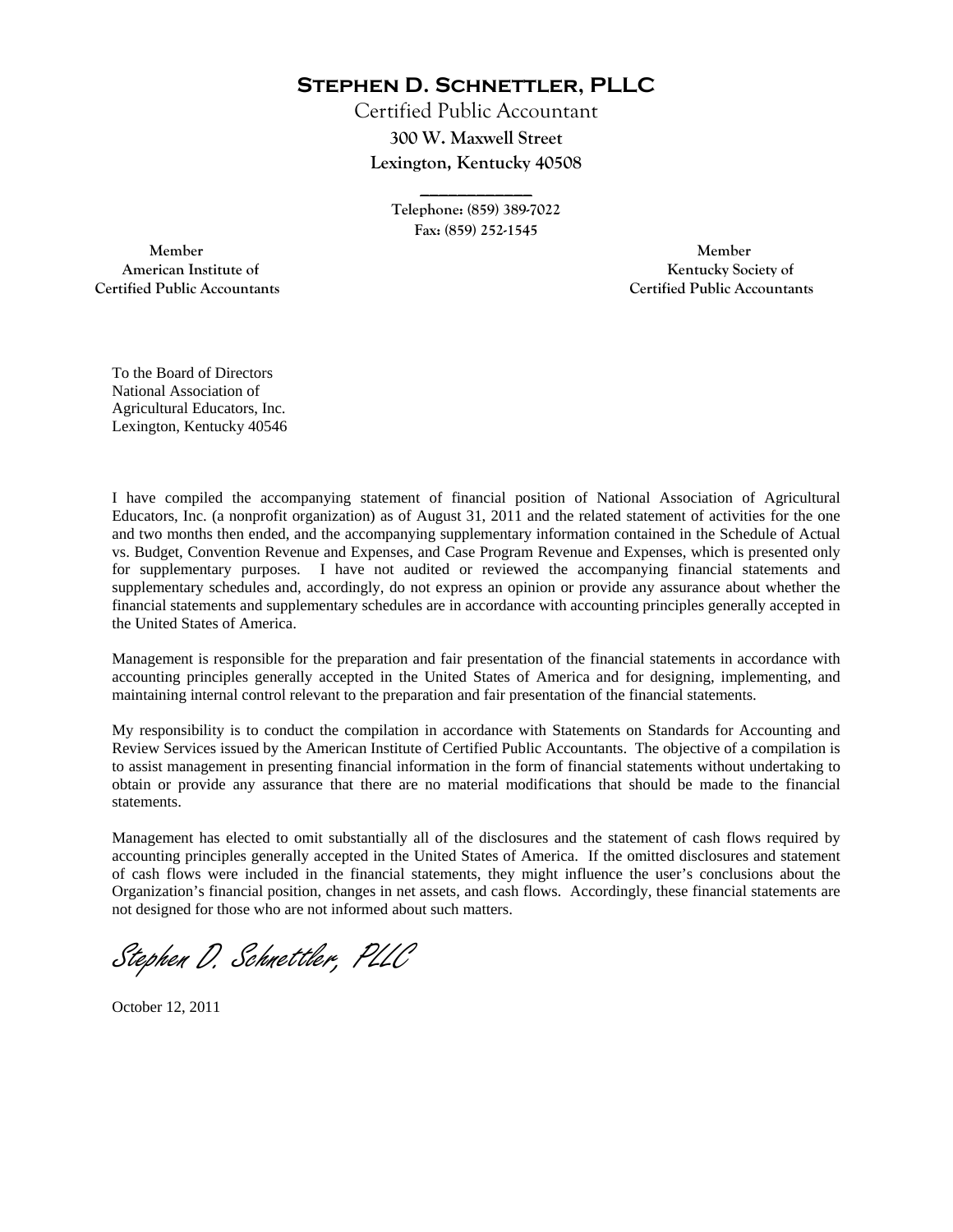# NATIONAL ASSOCIATION OF AGRICULTURAL EDUCATORS, INC. **Statement of Financial Position** August 31, 2011

| <b>ASSETS</b>                         |               |
|---------------------------------------|---------------|
| Cash on deposit                       | \$<br>46,259  |
| Cash on deposit - CASE Program        | 544           |
| Investments - operating fund          | 405,362       |
| Investments - life membership fund    | 148,226       |
| Investments - reserve fund            | 106,553       |
| Accounts receivable                   | 221,979       |
| Prepaid expenses                      | 7,310         |
| Property and equipment - CASE         | 1,102         |
| Property and equipment                | 11,389        |
| <b>TOTAL ASSETS</b>                   | \$<br>948,724 |
| <b>LIABILITIES AND NET ASSETS</b>     |               |
| <b>LIABILITIES</b>                    |               |
| Accounts payable                      | \$<br>148,440 |
| Accrued leave payable                 | 25,077        |
| Other current liabilities             | 5,812         |
| <b>TOTAL LIABILITIES</b>              | 179,329       |
| <b>NET ASSETS</b>                     |               |
| Unrestricted net assets:              |               |
| Current operation                     | 473,593       |
| Board designated for special purposes | 127,208       |
| Temporarily restricted net assets     | 113           |
| <b>CASE Project</b>                   | 168,481       |
| <b>TOTAL NET ASSETS</b>               | 769,395       |
| TOTAL LIABILITIES AND NET ASSETS      | \$<br>948,724 |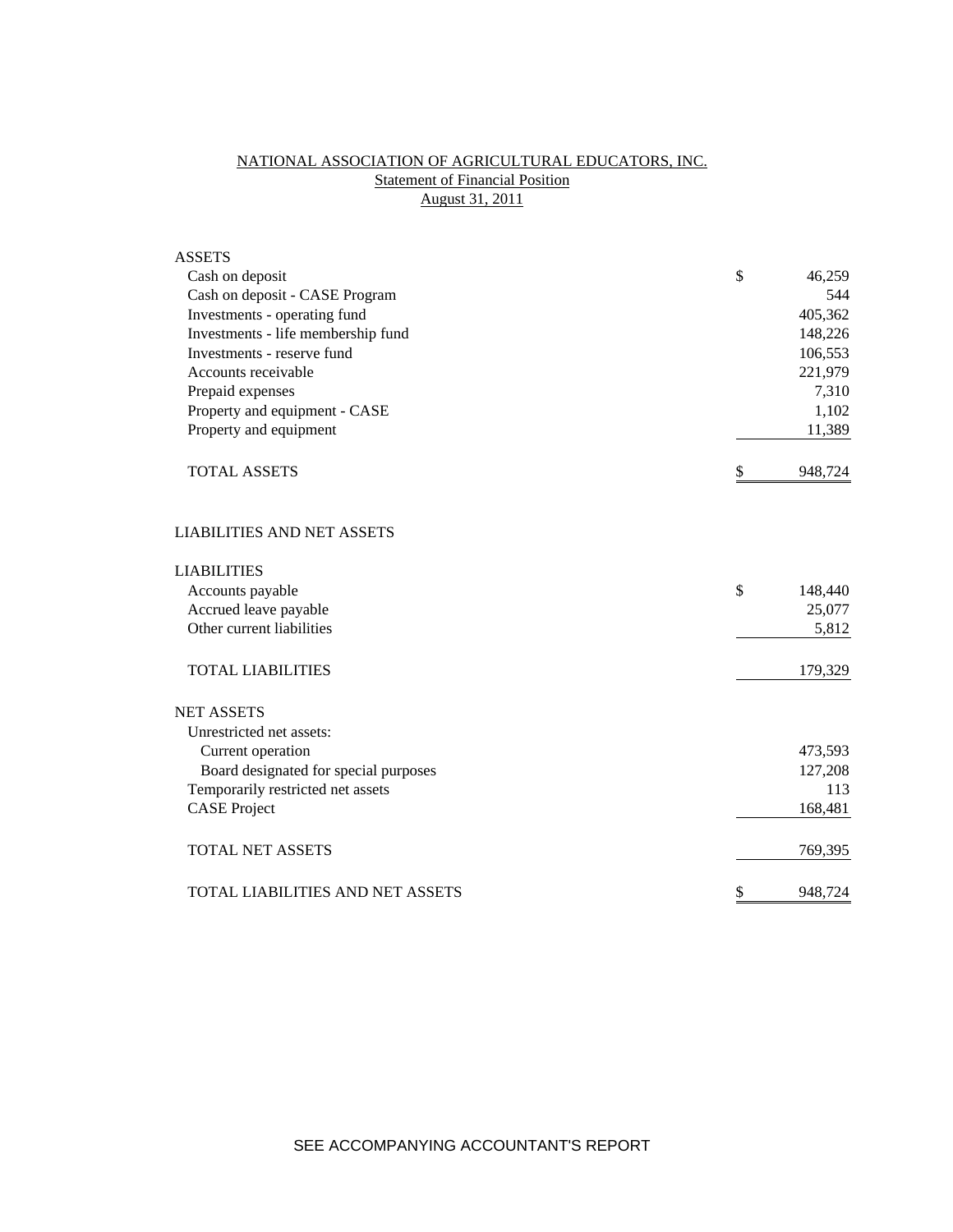### NATIONAL ASSOCIATION OF AGRICULTURAL EDUCATORS, INC. Statement of Activities For the Two Months Ended August 31, 2011

|                                       | Current<br>Operations |                | Board<br>Designated |         | Temporarily<br>Restricted |     | CASE |         |    |           |
|---------------------------------------|-----------------------|----------------|---------------------|---------|---------------------------|-----|------|---------|----|-----------|
|                                       |                       |                |                     |         |                           |     |      | Project |    | Total     |
| Revenue, Gains and Losses             |                       |                |                     |         |                           |     |      |         |    |           |
| Membership dues                       | \$                    | 58,575         | $\mathbb{S}$        | 3,360   | \$                        |     | \$   |         | \$ | 61,935    |
| Convention registration               |                       |                |                     |         |                           |     |      |         |    |           |
| Sponsorship and awards                |                       |                |                     |         |                           |     |      |         |    |           |
| Merchandise sales                     |                       | 1,609          |                     |         |                           |     |      |         |    | 1,609     |
| Contributions                         |                       |                |                     |         |                           | 65  |      |         |    | 65        |
| Management fees                       |                       |                |                     |         |                           |     |      |         |    |           |
| Net realized and unrealized           |                       |                |                     |         |                           |     |      |         |    |           |
| gains (losses) on securities          |                       | (47, 536)      |                     |         |                           |     |      |         |    | (47, 536) |
| Interest and dividends                |                       | 383            |                     |         |                           |     |      |         |    | 383       |
| FFA Foundation projects               |                       | 931            |                     |         |                           |     |      |         |    | 931       |
| CASE Program income                   |                       | $\overline{a}$ |                     |         |                           |     |      | 154,647 |    | 154,647   |
| Other income                          |                       | 58,917         |                     |         |                           |     |      |         |    | 58,917    |
| Total Revenue, Gaines and Losses      |                       | 72,879         |                     | 3,360   |                           | 65  |      | 154,647 |    | 230,951   |
| Net Assets Released from Restrictions |                       |                |                     |         |                           |     |      |         |    |           |
| Total Revenue, Gains and Losses       |                       |                |                     |         |                           |     |      |         |    |           |
| and Reclassifications                 |                       | 72,879         |                     | 3,360   |                           | 65  |      | 154,647 |    | 230,951   |
| Expenses                              |                       |                |                     |         |                           |     |      |         |    |           |
| General expenses                      |                       | 169,608        |                     |         |                           |     |      |         |    | 169,608   |
| FFA Foundation projects               |                       | 2,031          |                     |         |                           |     |      |         |    | 2,031     |
| <b>CASE Program expenses</b>          |                       | $\overline{a}$ |                     |         |                           |     |      | 137,920 |    | 137,920   |
| Convention expenses                   |                       | 285            |                     |         |                           |     |      |         |    | 285       |
| Total expenses                        |                       | 171,924        |                     |         |                           |     |      | 137,920 |    | 309,844   |
| INCREASE (DECREASE) IN NET ASSETS     |                       | (99,045)       |                     | 3,360   |                           | 65  |      | 16,727  |    | (78, 893) |
| NET ASSETS AT BEGINNING OF PERIOD     |                       | 572,638        |                     | 123,848 |                           | 48  |      | 151,754 |    | 848,288   |
| NET ASSETS AT END OF PERIOD           | \$                    | 473,593        | S                   | 127,208 | \$                        | 113 | \$   | 168,481 | S  | 769,395   |

SEE ACCOMPANYING ACCOUNTANT'S REPORT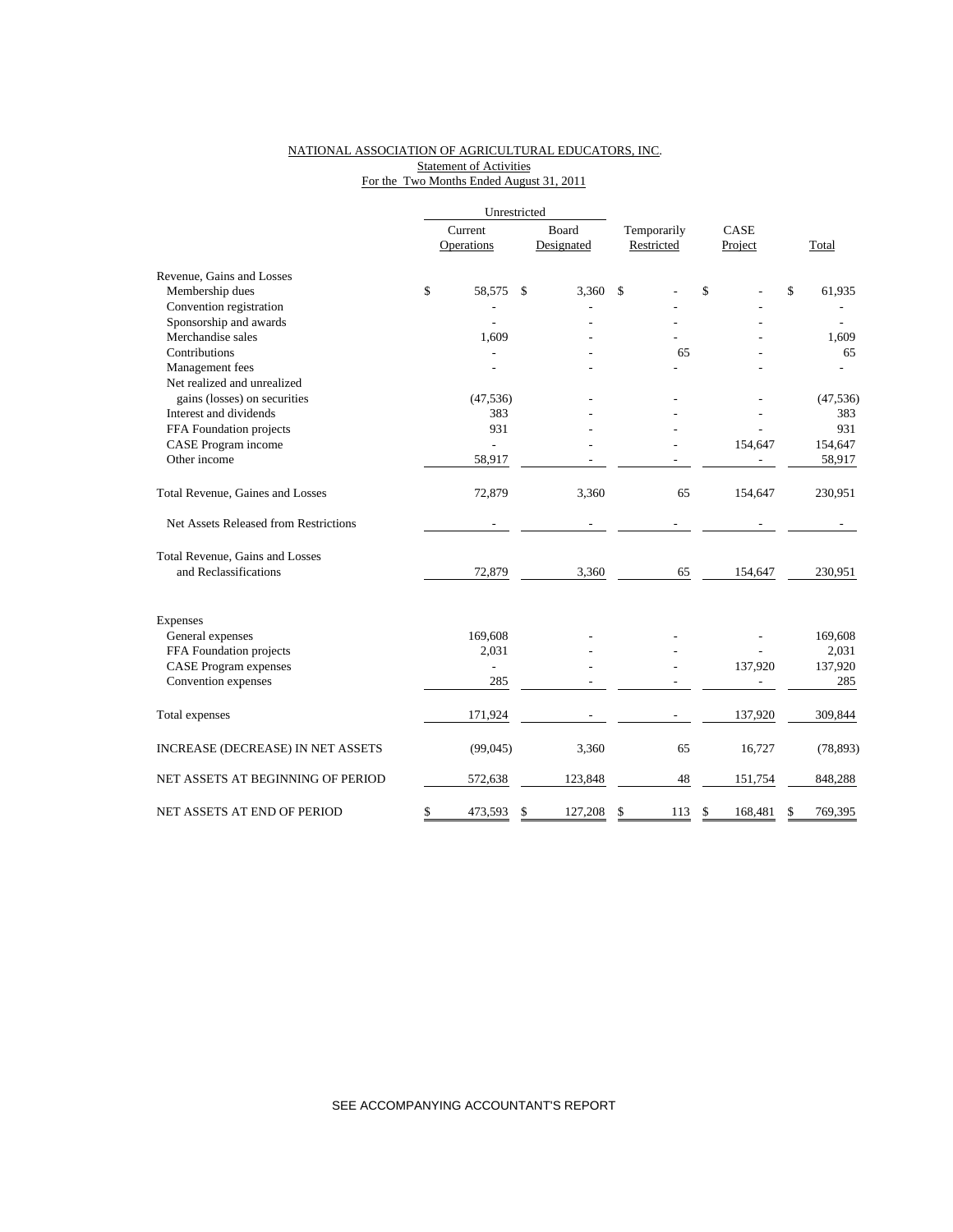# NATIONAL ASSOCIATION OF AGRICULTURAL EDUCATORS, INC.

Schedule of Actual vs. Budget<br>For the One and Two Months Ended August 31, 2011

| <b>REVENUE</b>                                                            | <b>MONTH</b><br><b>ACTUAL</b> | <b>MONTH</b><br><b>BUDGET</b> | <b>MONTH</b><br><b>VARIANCE</b> | YEAR TO DATE<br><b>ACTUAL</b> | <b>YEAR</b><br><b>BUDGET</b> | <b>YEAR</b><br><b>VARIANCE</b> |
|---------------------------------------------------------------------------|-------------------------------|-------------------------------|---------------------------------|-------------------------------|------------------------------|--------------------------------|
| Member dues                                                               | \$<br>54,325                  | 32,164<br><b>S</b>            | $\mathsf{\$}$<br>22,161         | -S<br>61.185                  | $\mathbf s$<br>385,970       | S<br>(324, 785)                |
| Corporate membership dues                                                 | 750                           | 2,563                         | (1, 813)                        | 750                           | 30,750                       | (30,000)                       |
| <b>NSTA Dues</b>                                                          | ÷,                            | ä,                            |                                 | ÷,                            |                              |                                |
| Delmar scholarships                                                       |                               | 625                           | (625)                           |                               | 7,500                        | (7,500)                        |
| Foundation management fees<br>MBNA affinity credit card program           |                               | 4,583                         | (4, 583)                        |                               | 55,000                       | (55,000)                       |
| Toyota vehicle lease management fee                                       |                               | ä,                            | ä,                              |                               |                              |                                |
| Interest and dividends                                                    | 156                           | 500                           | (344)                           | 160                           | 6,000                        | (5, 840)                       |
| Net realized and unrealized                                               |                               |                               |                                 |                               |                              |                                |
| gains (losses) on securities                                              | (35, 712)                     | 2,583                         | (38, 295)                       | (47, 536)                     | 31,000                       | (78, 536)                      |
| Merchandise sales                                                         | 5                             | 708                           | (703)                           | 1,609                         | 8,500                        | (6, 891)                       |
| Investment income, Life Fund<br>Contributions, Legislative Fund           | 132<br>65                     | 250<br>÷.                     | (118)<br>65                     | 223<br>65                     | 3,000<br>÷,                  | (2,777)<br>65                  |
| Miscellaneous income                                                      | ä,                            | 250                           | (250)                           | 1,950                         | 3,000                        | (1,050)                        |
| National Teach Ag Campaign                                                | 9,799                         | ÷                             | 9,799                           | 9,799                         | ÷                            | 9,799                          |
| Teacher crisis fund                                                       | 658                           |                               | 658                             | 758                           | ł,                           | 758                            |
| Risk management education                                                 | ×,                            |                               |                                 |                               |                              |                                |
| AEM business manager stipend                                              |                               | 333                           | (333)                           |                               | 4,000                        | (4,000)                        |
| GMAC SmartEdge program<br>Webinar revenue                                 |                               | 1,367                         | (1, 367)                        |                               | 16,400                       | (16, 400)                      |
| DuPont Agrisciense                                                        | 34,765                        | ä,                            | 34,765                          | 40,785                        | $\overline{\phantom{a}}$     | 40,785                         |
| Hurricane relief                                                          |                               | $\overline{\phantom{m}}$      |                                 | 500                           | ٠                            | 500                            |
| Council MMM management fee                                                | 5,000                         |                               | 5,000                           | 5,000                         |                              | 5,000                          |
| FFA Foundation project - TTTK                                             |                               | 4,625                         | (4,625)                         |                               | 55,500                       | (55,500)                       |
| FFA Foundation project - OPAP                                             | 256                           | 997                           | (741)                           | 256                           | 11,965                       | (11,709)                       |
| FFA Foundation project - OMSP<br>FFA Foundation project - OT              | ÷,                            | 946<br>997                    | (946)<br>(997)                  | ä,                            | 11,350<br>11,965             | (11, 350)<br>(11,965)          |
| FFA Foundation project - OYM                                              |                               | 946                           | (946)                           |                               | 11,350                       | (11,350)                       |
| FFA Foundation project - Greenhouse                                       |                               |                               | ÷,                              |                               | ä,                           |                                |
| FFA Foundation project - LAA                                              |                               |                               |                                 | ÷                             | 4,170                        | (4,170)                        |
| FFA Foundation teacher workshop                                           |                               |                               |                                 | 675                           |                              | 675                            |
| FFA Foundation internet café                                              |                               |                               |                                 | ÷                             |                              |                                |
| FFA Foundation Pfizer classroom<br>FFA Foundation Regional Grants Revenue |                               | ä,                            |                                 |                               |                              |                                |
| CASE program net income                                                   | 57,464                        |                               | 57,464                          | 16,727                        | 10,000                       | 6,727                          |
| Convention net income                                                     | (160)                         | 6,880                         | (7,040)                         | (160)                         | 75,560                       | (75, 720)                      |
| <b>TOTAL REVENUE</b>                                                      | 127,503                       | 61,317                        | 66,186                          | 92,746                        | 742,980                      | (650, 234)                     |
|                                                                           |                               |                               |                                 |                               |                              |                                |
| <b>EXPENSES</b>                                                           |                               |                               |                                 |                               |                              |                                |
| Salaries<br>Taxes and benefits                                            | 23,574                        | 23,303                        | 271                             | 46,767<br>11,479              | 279,630                      | (232, 863)<br>(57, 792)        |
| Computer service                                                          | 5,310<br>÷                    | 5,773<br>542                  | (463)<br>(542)                  | 425                           | 69,271<br>6,500              | (6,075)                        |
| Telephone                                                                 |                               | 417                           | (417)                           | 106                           | 5,000                        | (4,894)                        |
| Accounting                                                                | 475                           | 1,058                         | (583)                           | 950                           | 12,700                       | (11,750)                       |
| Depreciation                                                              | 190                           | 583                           | (393)                           | 379                           | 7,000                        | (6,621)                        |
| Rent                                                                      |                               | 625                           | (625)                           |                               | 7,500                        | (7,500)                        |
| Insurance                                                                 | 453<br>ä,                     | 500                           | (47)                            | 907                           | 6,000                        | (5,093)                        |
| Legal<br>Office Supplies                                                  | 14                            | 83<br>583                     | (83)<br>(569)                   | 89                            | 1,000<br>7,000               | (1,000)<br>(6,911)             |
| Bank charges and investment fees                                          |                               | 8                             | (8)                             |                               | 100                          | (100)                          |
| Printing, general                                                         | í,                            | 417                           | (417)                           | 323                           | 5,000                        | (4,677)                        |
| Staff training                                                            |                               | 83                            | (83)                            |                               | 1,000                        | (1,000)                        |
| Taxes and licenses                                                        | ä,                            | 5                             | (5)                             | ä,                            | 60                           | (60)                           |
| Membership and contributions<br>Travel, staff                             | (155)<br>14                   | 1,250<br>2,500                | (1,405)                         | 7,845<br>530                  | 15,000<br>30,000             | (7, 155)<br>(29, 470)          |
| Promotion and marketing                                                   | 5,580                         | 2,167                         | (2,486)<br>3,413                | 5,580                         | 26,000                       | (20, 420)                      |
| Merchandise and diaries                                                   | 1,058                         | 833                           | 225                             | 1,162                         | 10,000                       | (8, 838)                       |
| Photocopying                                                              | 46                            | 8                             | 38                              | 46                            | 100                          | (54)                           |
| Postage, general                                                          | 397                           | 500                           | (103)                           | 621                           | 6,000                        | (5,379)                        |
| Professional liability insurance                                          | 37,270                        | 3,118                         | 34,152                          | 37,270                        | 37,415                       | (145)                          |
| Public relations<br>Scholarships                                          | 11,250                        | 42<br>938                     | (42)<br>10,312                  | 11,250                        | 500                          | (500)                          |
| Travel, regional secretaries                                              | ÷.                            | 1,042                         | (1,042)                         | $\overline{\phantom{a}}$      | 11,250<br>12,500             | (12,500)                       |
| Travel, board of directors                                                | 4,446                         | 2,917                         | 1,529                           | 9,134                         | 35,000                       | (25, 866)                      |
| Nat'l Teach Ag Campaign                                                   | 99                            | $\omega$                      | 99                              | 9,761                         | ä,                           | 9,761                          |
| FFA Foundation project - TTTK                                             |                               | 4,625                         | (4,625)                         | $\overline{\phantom{a}}$      | 55,500                       | (55,500)                       |
| FFA Foundation project - OPAP                                             | 256                           | 997                           | (741)                           | 256                           | 11,965                       | (11,709)                       |
| FFA Foundation project - OMSP                                             | $\frac{1}{2}$                 | 946                           | (946)                           | ÷,                            | 11,350                       | (11,350)                       |
| FFA Foundation project - OT<br>FFA Foundation project - OYM               | ä,<br>ä,                      | 997<br>946                    | (997)<br>(946)                  | ä,<br>÷,                      | 11,965<br>11,350             | (11,965)<br>(11, 350)          |
| FFA Foundation project - Greenhouse                                       |                               |                               | $\overline{\phantom{a}}$        |                               | $\overline{\phantom{a}}$     | $\sim$                         |
| FFA Foundation project - LAA                                              | ÷,                            | ä,                            | ÷                               | $\sim$                        | 4,170                        | (4,170)                        |
| FFA Foundation project - Smart Edge                                       | 1,100                         |                               | 1,100                           | 1,100                         |                              | 1,100                          |
| FFA Foundation teacher workshop                                           | ä,                            |                               | ٠                               | 675                           | i,                           | 675                            |
| FFA Foundation internet café                                              |                               |                               | í,                              |                               |                              |                                |
| FFA Pfizer Classroom<br>FFA Foundation Regional Grants                    | ÷                             |                               | i,<br>÷                         | ÷                             |                              |                                |
|                                                                           |                               |                               |                                 |                               |                              |                                |

(Continued)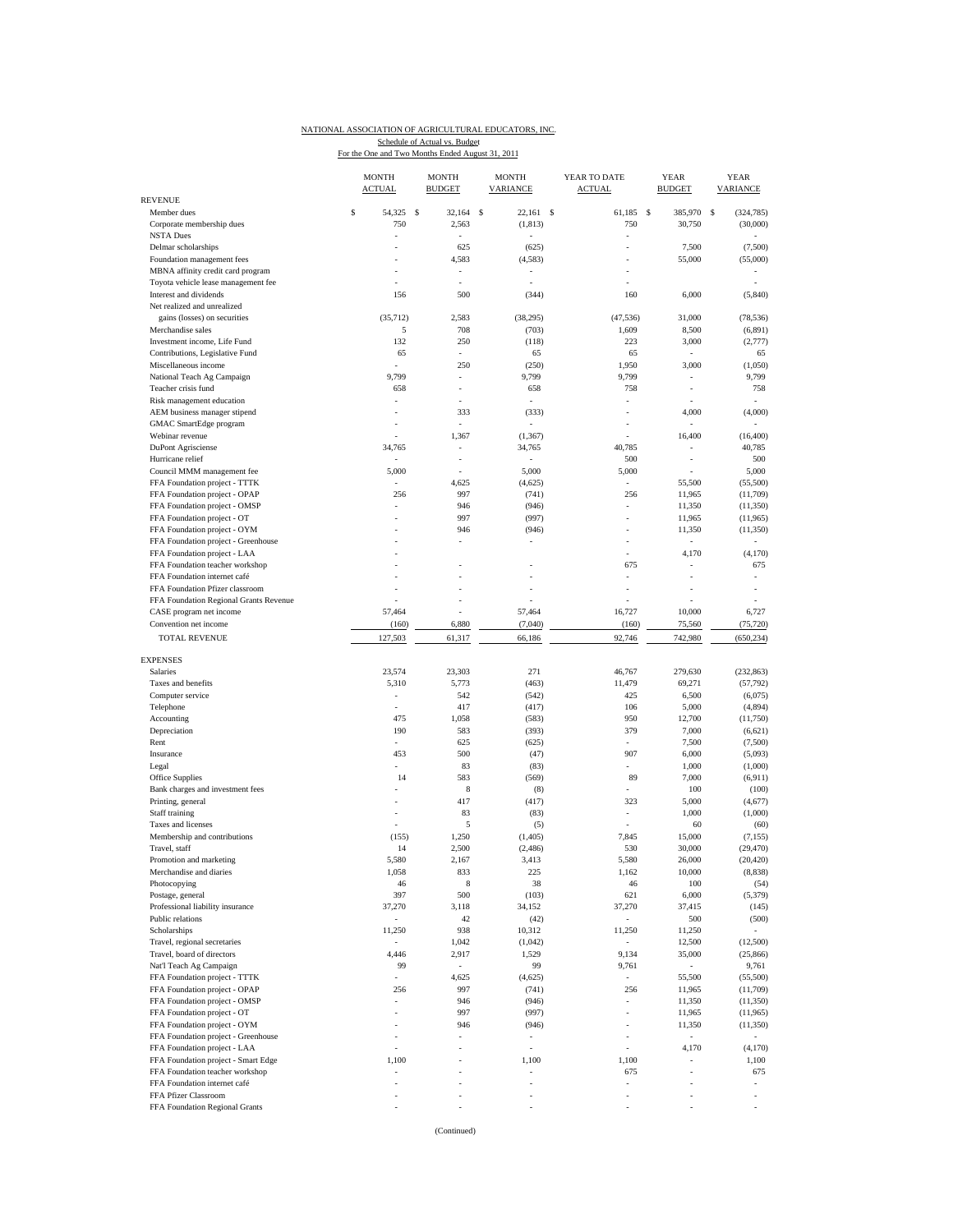## NATIONAL ASSOCIATION OF AGRICULTURAL EDUCATORS, INC.

Schedule of Actual vs. Budget<br>For the One and Two Months Ended August 31, 2011

|                                 | <b>MONTH</b><br><b>ACTUAL</b> | <b>MONTH</b><br><b>BUDGET</b> | <b>MONTH</b><br>VARIANCE | YEAR TO DATE<br><b>ACTUAL</b> | <b>YEAR</b><br><b>BUDGET</b> | <b>YEAR</b><br>VARIANCE |
|---------------------------------|-------------------------------|-------------------------------|--------------------------|-------------------------------|------------------------------|-------------------------|
| DuPont Agriscience              | 7,016                         | $\overline{\phantom{a}}$      | 7,016                    | 15,184                        |                              | 15,184                  |
| <b>GMAC</b> SmartEdge program   | ٠                             | ۰                             | $\sim$                   | $\overline{\phantom{a}}$      |                              | $\sim$                  |
| NPS expense                     | ۰.                            | 667                           | (667)                    | $\overline{\phantom{a}}$      | 8,000                        | (8,000)                 |
| Webinar expense                 | 99                            | 292                           | (193)                    | 99                            | 3,500                        | (3,401)                 |
| Teacher crisis fund             | -                             | $\overline{\phantom{a}}$      | $\overline{\phantom{a}}$ |                               | $\overline{\phantom{a}}$     |                         |
| Communities of practice expense | 9.701                         | 667                           | 9,034                    | 9,701                         | 8,000                        | 1,701                   |
| Substitute teacher hire behinds | ٠                             | 333                           | (333)                    | $\overline{\phantom{a}}$      | 4,000                        | (4,000)                 |
| NSTA dues                       | ٠                             | $\overline{\phantom{a}}$      | ۰                        | $\overline{\phantom{a}}$      | $\overline{\phantom{a}}$     |                         |
| Miscellaneous                   | ٠                             | $\overline{\phantom{a}}$      | $\overline{\phantom{a}}$ |                               | $\overline{\phantom{a}}$     |                         |
| <b>TOTAL EXPENSES</b>           | 108,193                       | 59,765                        | 48,428                   | 171,639                       | 721,326                      | (549, 687)              |
| <b>NET INCOME (LOSS)</b>        | 19,310                        | 1,552                         | 17,758<br>S              | (78, 893)<br>\$.              | 21,654<br>.S                 | (100, 547)<br>s         |

SEE ACCOMPANYING ACCOUNTANT'S REPORT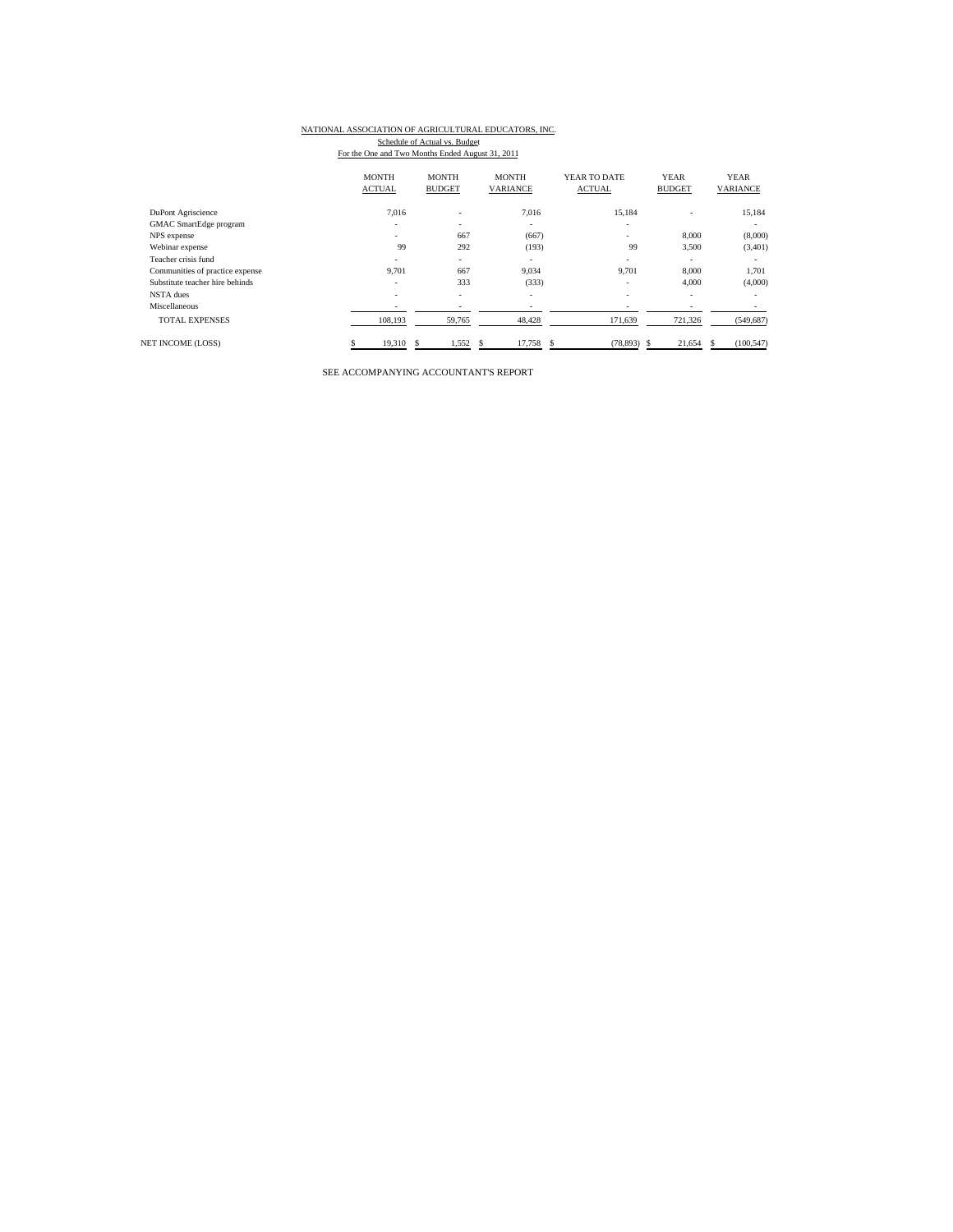#### NATIONAL ASSOCIATION OF AGRICULTURAL EDUCATORS, INC. Schedule of Convention Revenue and Expenses For the One and Two Months Ended August 31, 2011

|                                           | <b>MONTH</b>                   | <b>MONTH</b>             |                   | YEAR TO DATE             | <b>YEAR</b>              | <b>YEAR</b>       |  |
|-------------------------------------------|--------------------------------|--------------------------|-------------------|--------------------------|--------------------------|-------------------|--|
|                                           | <b>ACTUAL</b><br><b>BUDGET</b> |                          | <b>SVARIANCE</b>  | <b>ACTUAL</b>            | <b>BUDGET</b>            | <b>\$VARIANCE</b> |  |
| <b>REVENUE</b>                            |                                |                          |                   |                          |                          |                   |  |
| Convention, registration                  | \$                             | $\mathsf{s}$<br>7.917    | S<br>$(7,917)$ \$ |                          | \$<br>95,000 \$          | (95,000)          |  |
| Convention, tickets/workshops             |                                |                          |                   |                          |                          |                   |  |
| Convention, trade show                    |                                | 125                      | (125)             |                          | 1,500                    | (1,500)           |  |
| Convention - Ideas Unlimited              |                                |                          |                   |                          |                          |                   |  |
| Convention - Teacher Mentor               |                                |                          |                   |                          |                          |                   |  |
| Convention scholarship fund               |                                |                          |                   |                          | 2,000                    | (2,000)           |  |
| Convention, sponsorships - FFA Foundation |                                | 3,333                    | (3, 333)          |                          | 40,000                   | (40,000)          |  |
| Convention, host state social             | 125                            | $\overline{\phantom{a}}$ | 125               | 125                      |                          | 125               |  |
| Convention, sponsorships                  | $\overline{\phantom{a}}$       | 4,500                    | (4,500)           | $\overline{\phantom{a}}$ | 54,000                   | (54,000)          |  |
| <b>TOTAL REVENUE</b>                      | 125                            | 15,875                   | (15,750)          | 125                      | 192,500                  | (192, 375)        |  |
| <b>EXPENSES</b>                           |                                |                          |                   |                          |                          |                   |  |
| Convention, plaques and trophies          |                                | 167                      | (167)             | ÷,                       | 2,000                    | (2,000)           |  |
| Convention, printing                      |                                | 167                      | (167)             |                          | 2,000                    | (2,000)           |  |
| Convention, miscellaneous                 |                                | 83                       | (83)              | L.                       | 1,000                    | (1,000)           |  |
| Convention, awards                        | 285                            | Ĭ.                       | 285               | 285                      | 9,000                    | (8,715)           |  |
| Convention, photography                   |                                |                          | L.                |                          |                          |                   |  |
| Conventions, meal functions               |                                | 2.500                    | (2,500)           |                          | 30,000                   | (30,000)          |  |
| Convention, promotion and marketing       |                                | 83                       | (83)              |                          | 1,000                    | (1,000)           |  |
| Convention, postage and shipping          |                                | 250                      | (250)             |                          | 3,000                    | (3,000)           |  |
| Convention, equipment rental              |                                | 1,000                    | (1,000)           |                          | 12,000                   | (12,000)          |  |
| Convention, workshops                     |                                |                          |                   |                          |                          |                   |  |
| Convention, host state social             |                                |                          |                   |                          |                          |                   |  |
| Convention, speakers                      |                                |                          |                   |                          |                          |                   |  |
| Convention, trade show expense            |                                |                          |                   |                          |                          |                   |  |
| Convention, tour expenses                 |                                |                          |                   |                          |                          |                   |  |
| Convention, committee expense             |                                | 245                      | (245)             |                          | 2,940                    | (2,940)           |  |
| Convention, sponsorships - FFA Foundation |                                | 2,667                    | (2,667)           |                          | 32,000                   | (32,000)          |  |
| Convention, travel/board of directors     |                                | 1,000                    | (1,000)           |                          | 12,000                   | (12,000)          |  |
| Convention, staff travel                  |                                | 833                      | (833)             |                          | 10,000                   | (10,000)          |  |
| Convention, other travel                  |                                | $\overline{\phantom{a}}$ | ä,                | ÷,                       | $\overline{\phantom{0}}$ |                   |  |
| <b>TOTAL EXPENSES</b>                     | 285                            | 8,995                    | (8,710)           | 285                      | 116,940                  | (116, 655)        |  |
| NET INCOME (LOSS)                         | (160)<br>\$                    | 6,880<br><sup>\$</sup>   | (7,040)<br>\$     | -\$<br>(160)             | -\$<br>75,560            | (75, 720)<br>S    |  |